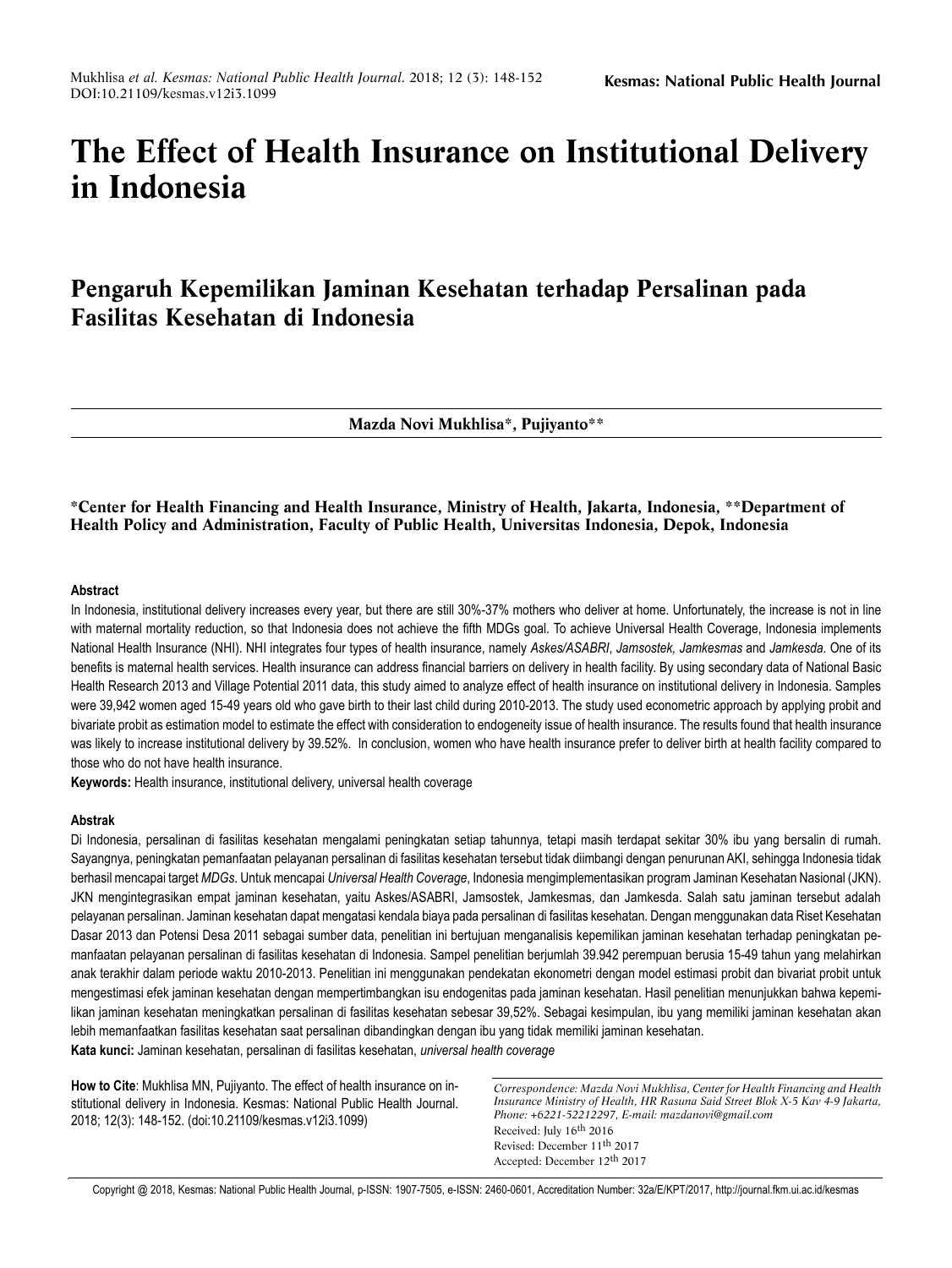### **Introduction**

Institutional delivery plays an important role on maternal mortality rate (MMR) reduction.1,2 Global Burden of Disease study in 2015 reported that maternal mortality is in the fourth place of all mortality causes.<sup>3</sup> Globally, MMR decreases by 45% from 380 maternal deaths per 100,000 live births in 1990 to 210 maternal deaths per 100,000 live births in 2013. MMR in developing countries is fourteen times higher than developed countries. 4 MMR in Indonesia is still high that is 359 maternal deaths per 100,000 live births.<sup>5</sup> The number does not achieve Millennium Development Goals (MDGs) target and national goal to reduce MMR at 102 per 100,000 live births.6

Institutional delivery becomes priority in Indonesia due to accessibility to equipment and supplies or due to immediate referral to secondary or tertiary health facilities if theres is any complication. Another reason is that delivery at health facility is handled by health professionals who are able to anticipate and detect signs and symptoms of complication.<sup>7</sup> Therefore, several countries including Indonesia change their policy from delivery at health professionals to delivery at health facilities. Indonesia's target for institutional delivery is 85% delivery at health facilities by 2019.8

Globally, there is 63% institutional delivery during 2009-2013. Southeast Asian countries, such as Singapore, Brunei Darussalam, and Thailand achieve 100% for institutional delivery followed by Malaysia (99%) and Cambodia (83%).7 Based on National Basic Health Research 2013, Indonesia is at the sixth position with 70.4% delivery at health facilities.<sup>9</sup>

There are mothers who still delivered at home that are on lowest economic status.9 According to Comfort, Peterson and Hatt,<sup>10</sup> financial barriers play an important role affecting access to maternal health services. Indonesia Demographic and Health Survey (IDHS) 2012 reported that approximately 76.6% mothers discussed childbirth costs and 15.2% mothers stated that costs became problem in health care seeking during pregnancy and childbirth.5 Therefore, costs play an important role on maternal delivery. In order to address the financial barriers, health insurance is implemented. Health insurance can address factors that affect utilization and provision of maternal health services, particularly on increasing maternal delivery at health facilities.10

By increasing access to health services, health insurance has potential to increase maternal and child outcome. A recent systematic review concluded that there was a consistent relation between health insurance and institutional delivery.10 The review was also supported by recent studies.11-13 In Ghana, health insurance increases institutional delivery by 32.3%. 11 Another study also found that health insurance was a significant factor de-

termining delivery at public health facilities and the ownership of health insurance during pregnancy tends to increase 2.5 times to deliver at health facilities.12

There were several types of health insurance in Indonesia before National Health Insurance (NHI) was implemented in 2014, which were *Askes, Jamsostek, Jamkesmas, Jamkesda,* private health insurance and health benefits from company. National Basic Health Research 2013 reported that 50.5% Indonesian citizens did not have health insurance.9 *Jamkesmas* held the greatest proportion (28.9%). The study only covered four types of health insurance integrated in NHI namely *Askes, Jamsostek, Jamkesmas* (not including *Jampersal*) and *Jamkesda*.

Each health insurance has different benefit packages. One of its benefit packages is maternal delivery service. With the assurance of maternal delivery service, the use of institutional delivery is expected to increase. Thus, the expected has an impact on maternal health outcome. To analyze that health insurance has an effect on institutional delivery in Indonesia, this study was conducted.

#### **Method**

This study was a cross-sectional design using National Basic Health Research 2013 and Village Potential 2011 data. National Basic Health Research provides individual data, meanwhile Village Potential provides health facilities, health professionals and distance to health facilities data. The population was 53,765 women aged 10-54 years old. Samples were 39,942 women aged 15-49 years old who delivered last child, live birth or still birth in three years before the survey. The exclusion criteria were women who were never in labor, had private insurance and company insurance, were pregnant during interview, and had incomplete data.

The study used Grossman's Health Capital and Demand for Health theory, Principal-Agent relationship theory, and Andersen's The Behavioral Model and Access to Medical Care theory.14-17

Probit and bivariate probit (biprobit) model were used to meet the study objective. Probit model used the Equation 1 and Equation 2 where *y* is whether women delivery at health facilities or otherwise; *C* is whether women has health insurance or otherwise; *X* is set variable of predisposing (age, parity, and education), enabling resources (economic status, travel time and cost to health facility, living in urban area and Java-Bali, health facilities and health professional ratio, and distance to

**Equation 1.**

$$
C=X_i'\beta_i+\varepsilon_1
$$

**Equation 2.**

$$
y = X_i' \beta_i + yC + \varepsilon_2
$$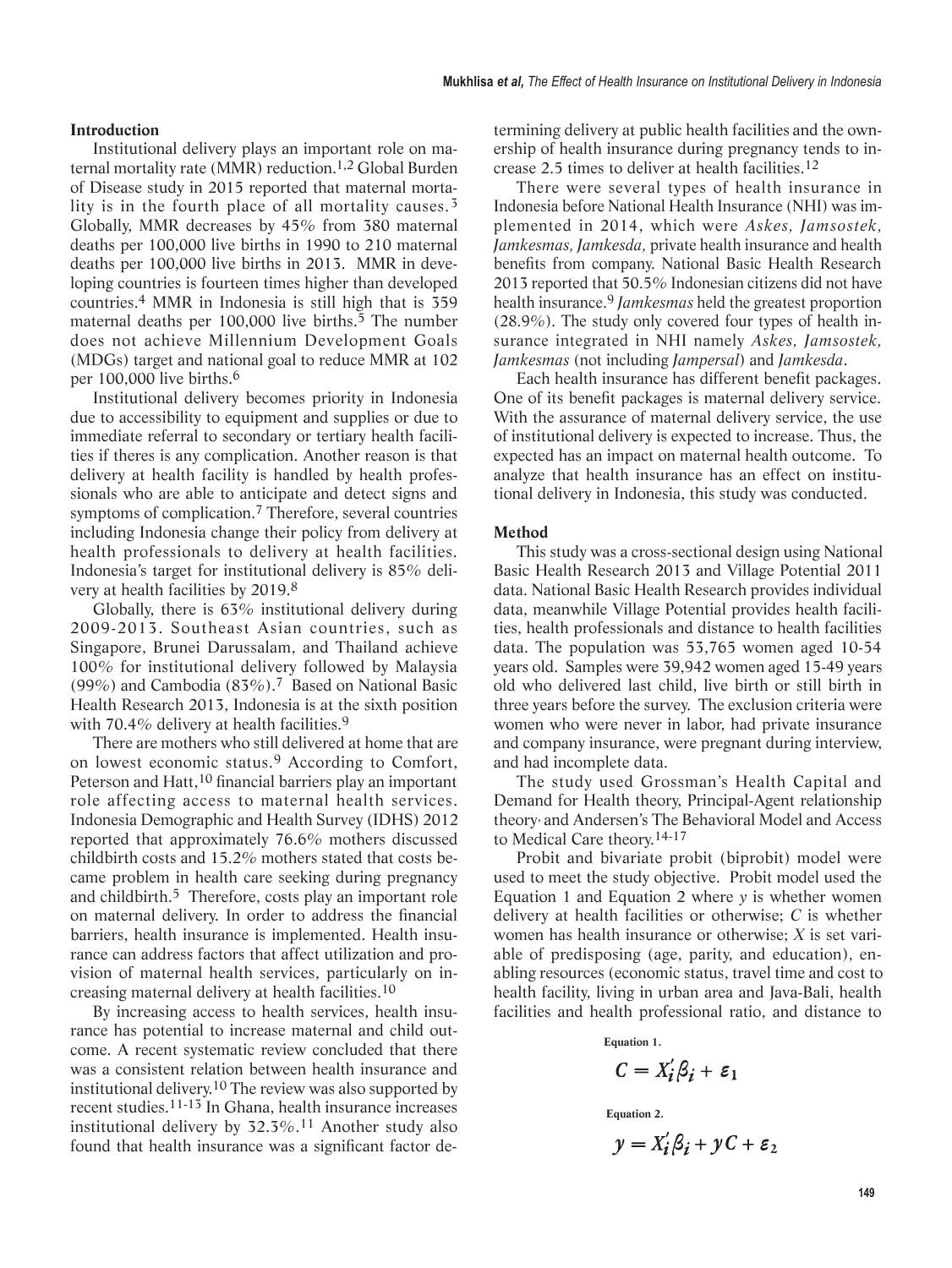health facilities), and need factor (intended pregnancy, antenatal care, pregnancy and childbirth complication). β and γ are parameters.

Health insurance is suspected to be endogenous because health insurance choice could be affected by unobservable characteristics.18 Endogeneity bias is likely in Equation 2. Health insurance variable is endogenous due to correlation between  $\mathcal{E}_1$  and  $\mathcal{E}_2$  ( $\rho \neq 0$ ). Endogeneity could lead to estimator inconsistent on probit model, so that biprobit model was used, which is more consistent.19 Biprobit model was selected because dependent variable on main equation and endogenous regressor were binary.19,20 Endogeneity test in this study followed Waters,18 which is significancy of ρ (*rho*) on biprobit model. Health insurance variable is endogenous if value of *rho* has p value less than 0.05.

Endogeneity test of health insurance needs instrumental variable (IV) *z* to clear relation between health insurance  $(x)$  and  $\mathcal{E}^{21}$  Following Cercone, Pinder, Jimenez, and Briceno,22 respondent's occupation (whether respondents were employed or otherwise) was used as instrumental variable. The appropriateness of instrumental variable was tested through Kleibergen-Paap LM statistic of under identification test and F statistic of weak identification 19

The study conducted heteroscedasticity test. The importance of heteroscedasticity test is because it could lead to bias and inconsistent result on probit and biprobit model, so that a Huber-White-Sandwich correction needed to address this issue.18

# **Results**

The test for potential endogeneity of health insurance confirmed that health insurance is endogenous, so that parameter estimations from probit model could lead to bias. Wald test of rho of exogeneity test was 20,1558 (p value < 0.01). Therefore, estimation from biprobit model was used. Kleibergen-Paap LM statistics show that instrumental variable adequate to identify the equation  $(25,665; \, p \text{ value} < 0.01)$ . F test for weak identification test show that instrumental variable was not weak  $(25,666; \text{ p value} < 0.01)$ . Instrument exogeneity could not be examined because the model only has one instrument (just identified)19. Model also has heteroskedastic issue (p value  $< 0.01$ ) so that Huber-White-Sandwich correction was used.

Table 1 demonstrates descriptive statistics of respondent characteristics. The results showed that 72% sample had institutional delivery and 45% had health insurance. Variables on predisposing, enabling and need factors were also shown in Table 1.

Table 2 presents effect of health insurance on institutional delivery on two models. Probit model showed that health insurance increased institutional delivery by 2.97%, while biprobit model increased institutional delivery by 39.52%. Difference in effect also shows on other variables.

# **Discussion**

The study used National Basic Health Research 2013 and Village Potential 2011 data, which was conducted in 33 provinces. Missing data was 0.9% due to unclear an-

| <b>Variables</b>                                      | Category                 | Mean  | 95% CI          | Min          | Max   |
|-------------------------------------------------------|--------------------------|-------|-----------------|--------------|-------|
| Institutional delivery                                |                          | 0.723 | $0.714 - 0.733$ | $\Omega$     | 1     |
| Health insurance                                      |                          | 0.450 | $0.441 - 0.459$ | 0            | 1     |
| Age (years)                                           |                          | 28.26 | $28.17 - 28.35$ | 13           | 49    |
| Parity                                                | $>$ 3 children           | 0.321 | $0.314 - 0.328$ | $\Omega$     | 1     |
|                                                       | 2 children               | 0.350 | $0.343 - 0.357$ | 0            | 1     |
|                                                       | 1 child                  | 0.329 | $0.322 - 0.337$ | $\Omega$     | 1     |
| Education                                             | $\leq$ Elementary school | 0.365 | $0.356 - 0.374$ | $\Omega$     | 1     |
|                                                       | Junior high school       | 0.266 | $0.259 - 0.273$ | $\Omega$     | 1     |
|                                                       | $\geq$ High school       | 0.369 | $0.360 - 0.378$ | $\Omega$     | 1     |
| Economic status                                       | Lowest                   | 0.131 | $0.125 - 0.137$ | $\Omega$     | 1     |
|                                                       | Low-middle               | 0.182 | $0.176 - 0.188$ | $\Omega$     | 1     |
|                                                       | Middle                   | 0.228 | $0.221 - 0.235$ | $\Omega$     | 1     |
|                                                       | Upper-middle             | 0.266 | $0.258 - 0.274$ | $\Omega$     | 1     |
|                                                       | Highest                  | 0.194 | $0.187 - 0.201$ | $\Omega$     | 1     |
| One-way travel time to health facility $< 60$ minutes |                          | 0.929 | $0.924 - 0.933$ | $\mathbf{0}$ | 1     |
| One-way travel cost to health facility < USD 1        |                          | 0.836 | $0.828 - 0.843$ | $\Omega$     | 1     |
| Living in urban area                                  |                          | 0.517 | $0.503 - 532$   | $\Omega$     | 1     |
| Living in Java-Bali                                   |                          | 0.586 | $0.573 - 0.599$ | $\Omega$     | 1     |
| Health facility ratio                                 |                          | 5.49  | $5.41 - 5.57$   | 0.930        | 21.25 |
| Health professional ratio                             |                          | 3.23  | $3.18 - 3.29$   | 0.243        | 18.77 |
| Long distance to health facility (km)                 |                          | 3.12  | $3.11 - 3.13$   | 1.808        | 7.420 |
| Intended pregnancy                                    |                          | 0.850 | $0.844 - 0.855$ | $\Omega$     | 1     |
| Complete antenatal care visit                         |                          | 0.733 | $0.725 - 0.740$ | $\Omega$     | 1     |
| Pregnancy complication                                |                          | 0.138 | $0.132 - 0.144$ | $\Omega$     | 1     |
| Childbirth complication                               |                          | 0.126 | $0.121 - 0.132$ | $\Omega$     | 1     |

**Table 1. Descriptive Statistics**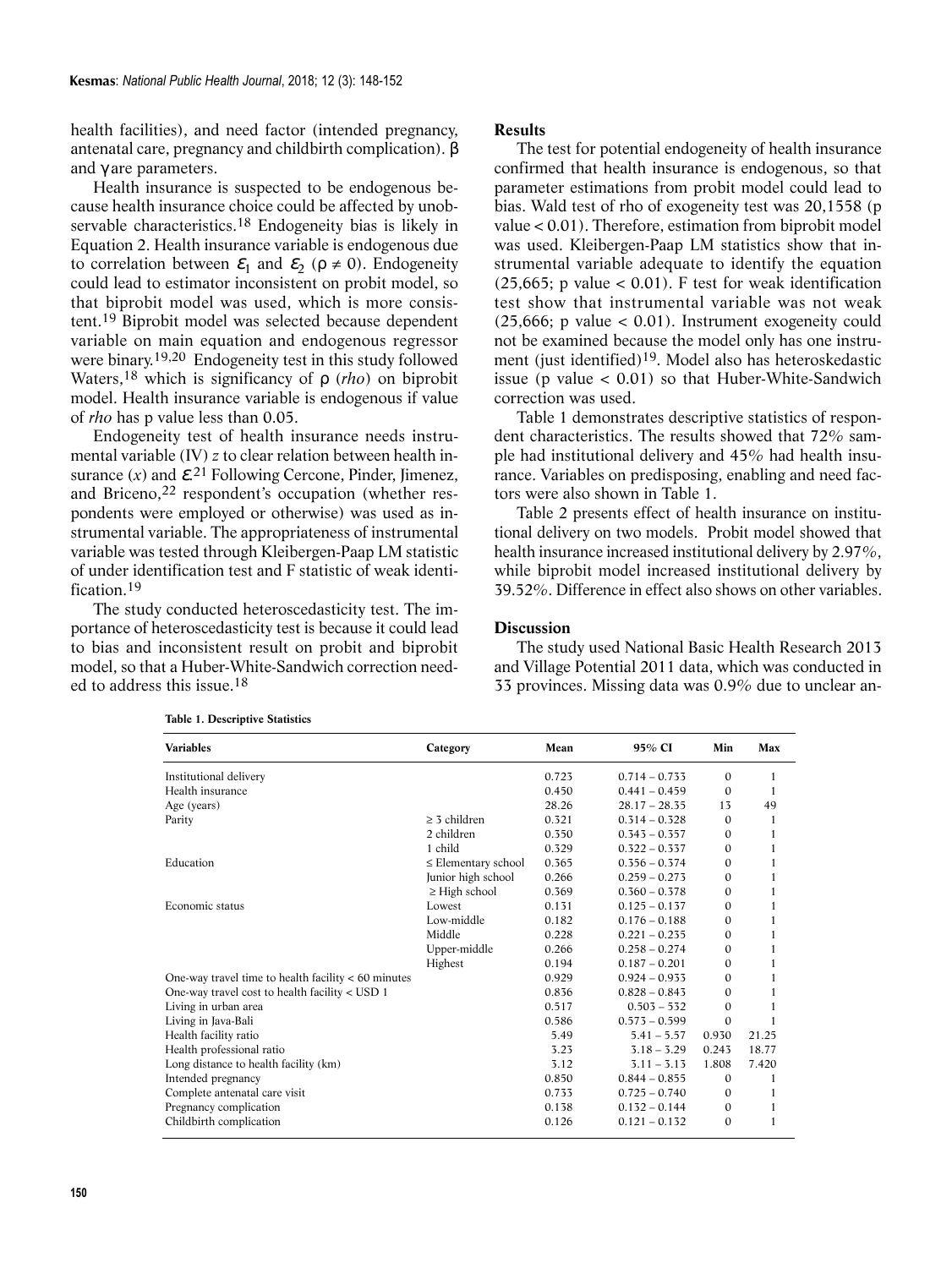| <b>Variables</b>                          | Probit-ME    | <b>Biprobit-ME</b> |                  |          |  |
|-------------------------------------------|--------------|--------------------|------------------|----------|--|
|                                           | Coeff        | <b>SE</b>          | Coeff            | SE       |  |
| Instrument variable: employment           |              |                    |                  |          |  |
| Health insurance                          | $0.0297***$  | (0.00591)          | $0.3952***$      | (0.0261) |  |
| Constant                                  | $-1.901***$  | (0.106)            | $-2.260***$      | (0.104)  |  |
| Wald $chi2(21)$                           | 3519.35      |                    |                  |          |  |
| Prob $>$ chi2                             | < 0.01       |                    |                  |          |  |
| Pseudo R <sub>2</sub>                     | 0.1747       |                    |                  |          |  |
| Log pseudolikelihood                      | $-19443.123$ |                    |                  |          |  |
| Wald chi2(42)                             |              |                    | 9401.13          |          |  |
| Prob $>$ chi2                             |              |                    | 0,0001           |          |  |
| Log pseudolikelihood                      |              |                    | -45627.721       |          |  |
| Wald test of rho=0: $chi2(1)$ dan p value |              |                    | 24.8778 (< 0.01) |          |  |
| Observations                              | 39,942       |                    | 39,942           |          |  |
| Robust standard errors in parentheses     |              |                    |                  |          |  |

| Table 2. The Effect of Health Insurance on Institutional Delivery |
|-------------------------------------------------------------------|
|-------------------------------------------------------------------|

Notes:

SE = Standard Error; ME = Marginal Effect; Coeff = Coefficient \*\*\*p value <  $0.01$ , \*\*p value <  $0.05$ , \*p value <  $0.1$ 

swers and leap questions on age, travel costs to health facility and antenatal care visit. Endogeneity issue on health insurance variable was addressed by instrumental variable approach. Biprobit model was used to obtain consistent estimates on binary dependent and endogenous variables.19,20

The results found that proportion of institutional delivery was 72.3%. The number was not far different from National Basic Health Research 2013, that was 70.4%.9 Institutional delivery target by government is 85%.8 Therefore, it is necessary to encourage the approximately 27.7% of mothers who do not deliver at health facilities.

Government, in this case Ministry of Health, has been carrying out efforts which relate to maternal health. Such efforts are placing midwife in the village in order to increase accessibility of maternal and neonatal health services; conducting Making Pregnancy Safer (MPS) Program focusing on birth attendant, complication management and unintended pregnancy prevention; carrying out Expanding Maternal and Neonatal Survival program in six provinces that have high maternal and neonatal ratio; and conducting Birth Planning and Prevention of Birth Complication with Sticker Program that involves family through community leaders.

Home delivery and traditional birth attendant (TBA) restriction become important, as the rule applied by the Philippines. The restriction give results on the low MMR and the high institutional delivery for region that implementing the restriction.2 The availability and access to maternal health services, especially maternal delivery, also contributed to the increasing institutional delivery in Bangladesh.1

The results also found that proportion of health insurance ownership was 45%. The number was not far

different from National Basic Health Research 2013, that was 49.5% (with addition to company and private health insurance). There are still mothers who have health insurance that do not deliver at health facility. It is assumed that there are other factors influencing the decision to deliver at health facilities, such as decision maker, and tradition and TBA interpersonal skill.23

Health insurance effect the increase in institutional delivery by 39.52%. The result is in line with previous studies.11-13 Health insurance can overcome financial barrier that plays an important role in access to maternal health services.10 The increase in institutional delivery through health insurance becomes important, considering that delivery at health facilities plays an important role to reduce maternal mortality.1,2 By increasing access to health facility, health insurance has potential to increase maternal and child outcome.

The increasing of MMR reported in IDHS 2012, which was 359 deaths, compared to 228 maternal mortality per 100,000 live births.5 However, the increase could not be explained in this study. This can be caused by an increase in the volume of services and workload due to increased access, so it reduces service quality and has an impact on maternal mortality or other factors.<sup>10</sup>

For other variables, in general, the results were in line with previous studies which had positive relation to institutional delivery, except for distance to health facility and health professional ratio. Related to distance to health facility, the use of maternal health services often depends not only on distance, but also on quality of services.23 Health professional ratio has negative association to institutional delivery. The negative association is assumed due to the higher options on health professionals and rationalization of care where health professionals as agents do not initiate the demand.25